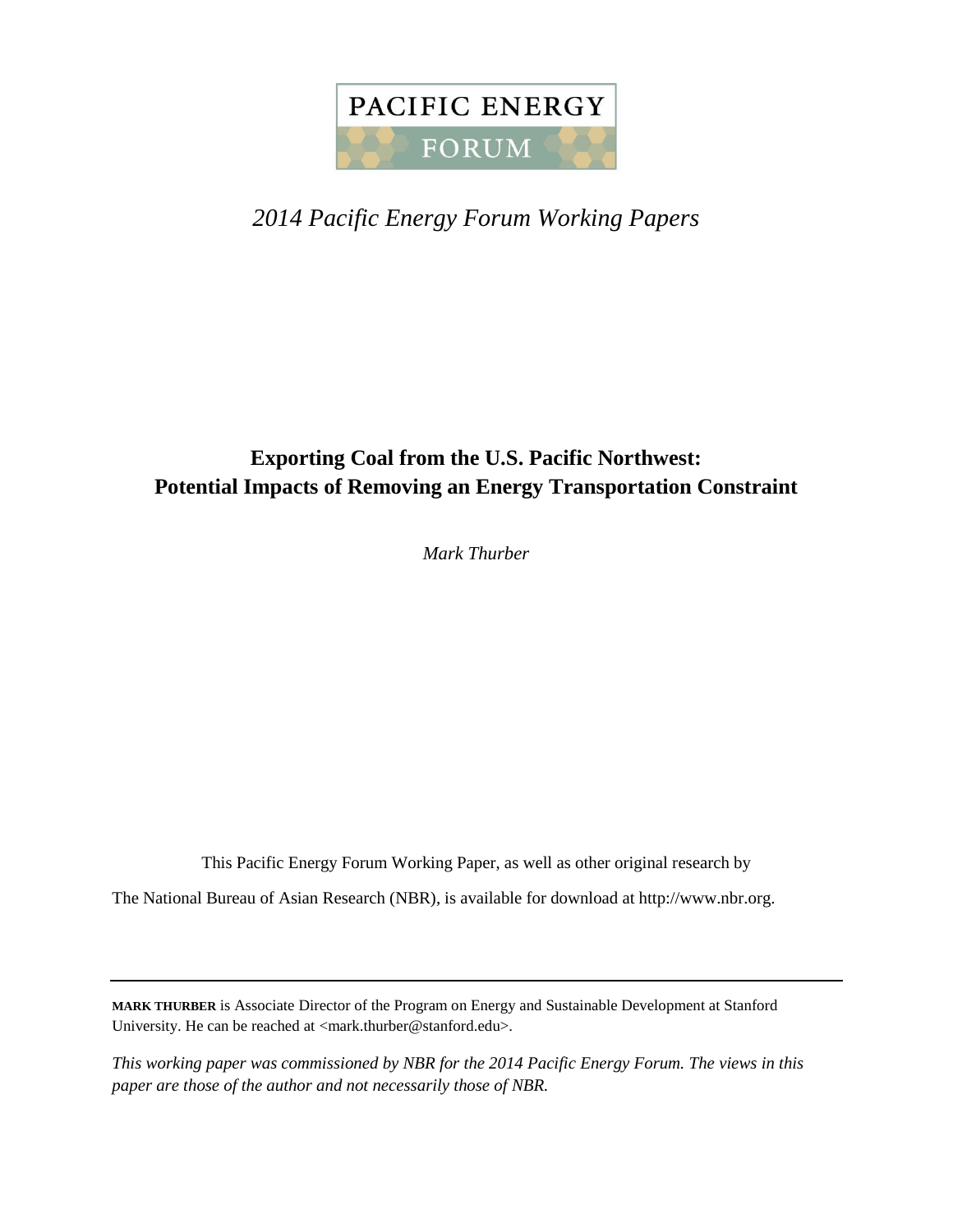# **EXECUTIVE SUMMARY**

This working paper provides a general review of how transportation constraints affect energy markets and then offers a framework for thinking more specifically about the greenhouse gas implications of building new coal ports in the U.S. Pacific Northwest.

# *Main Argument*

The nature and extent of transportation constraints crucially shape energy markets of all kinds. Oil markets are largely integrated worldwide except where rapid changes in supply and demand have outpaced the process of bringing new pipelines online. Natural gas markets remain regionalized, an outcome that stems in part from the capital intensity of LNG and pipeline infrastructure. Coal prices at major trading hubs track each other, but rail constraints exist within many countries. Port constraints can also be an issue, such as in the U.S., where they have helped isolate Powder River Basin (PRB) coal from world markets.

Removing constraints on exports tends to increase the price of an energy commodity in the exporting country and decrease it in importing countries, but the precise effects can be complex. Removing barriers to export of an energy commodity like coal, whose use entails negative environmental externalities, will not necessarily have a net negative environmental impact—for example, if decreased use of the commodity in the exporting country predominates over increased use in importing countries. However, it is important to consider long-term environmental impacts as well as short-term ones.

# *Policy Implications*

- Whether new coal ports are built in the U.S. Pacific Northwest will likely hinge on international coal-market conditions as well as on the cost, delay, and uncertainty added by local stakeholder processes.
- It is unlikely that removing the port constraint on PRB coal exports will substantially increase global emissions of greenhouse gases in the short term, but long-term effects are more uncertain and require a more sophisticated analysis.
- Coal markets face significant uncertainties on both the demand and supply sides. In addition to the relative availability of PRB coal, these include the size of demand from India, whether countries like Japan and Germany continue to use coal as their default baseload energy source, and whether Indonesia can maintain its role as the most significant coal exporter.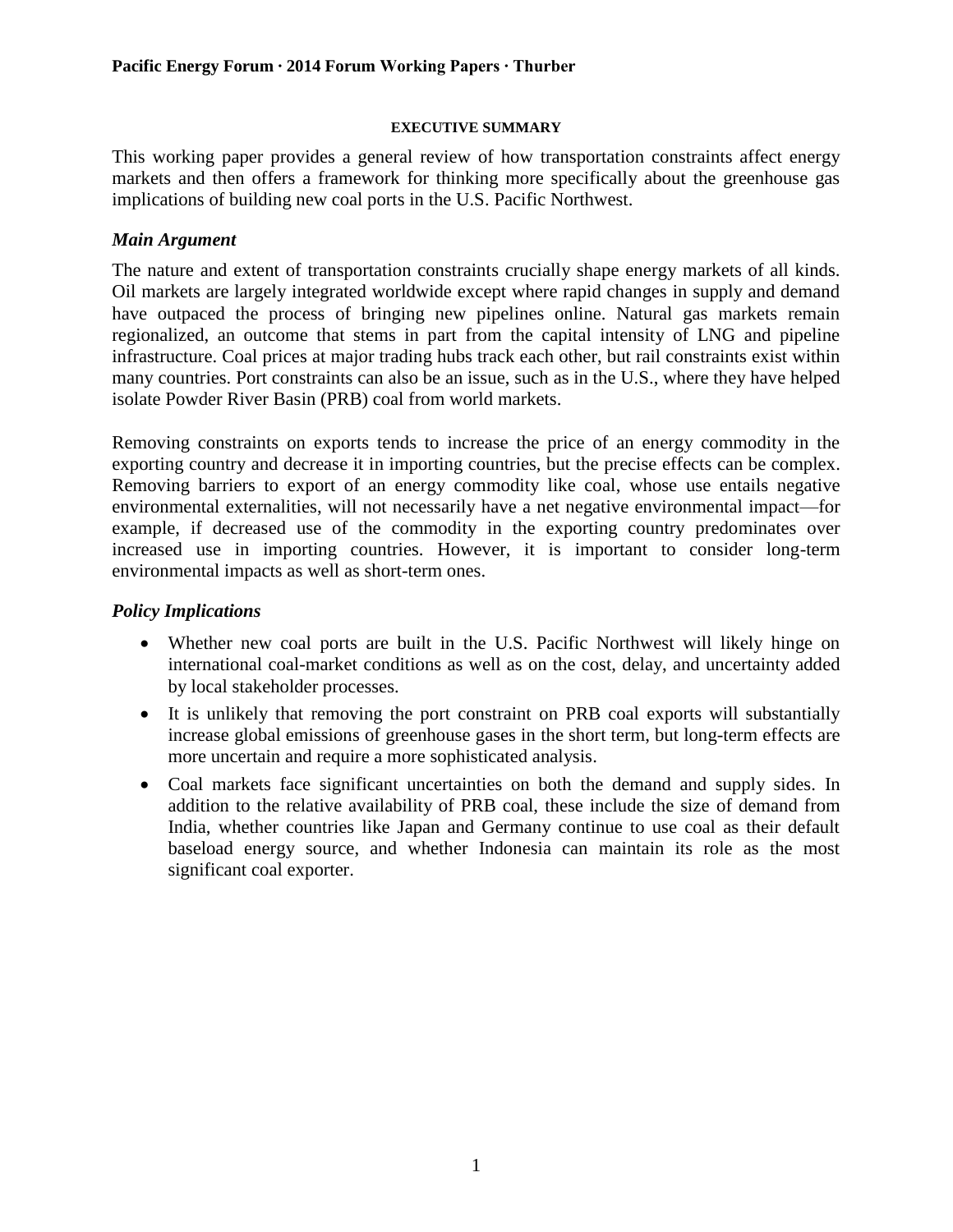In the face of declining coal consumption in the United States—the result, more than anything else, of low natural gas prices—producers are seeking to export coal from the Powder River Basin (PRB) in Montana and Wyoming to Asia. No coal ports currently exist in the U.S. Pacific Northwest, but terminals are being contemplated along the Columbia River (in Boardman, Oregon, and Longview, Washington) and in Cherry Point in northwest Washington. These proposed ports have aroused concern on various grounds: the effects of increased rail traffic on local communities, possible local environmental hazards from coal dust released in transit or from stockpiles, and the implications for global greenhouse gas emissions of burning the coal in Asia. On the other hand, building coal ports in the Pacific Northwest would generate significant tax revenue and both temporary and permanent jobs.

The global environmental implications of eliminating a major barrier to the transportation of an energy commodity can be surprisingly difficult to assess. Coal emits more carbon dioxide (CO2) per unit energy produced than any other major fuel, so at first glance it would seem obvious that hindering transport of PRB coal to countries with robust demand like China would be a win for climate change mitigation. However, on closer examination it becomes apparent that the net impact of Pacific Northwest coal exports on greenhouse gas emissions depends on a number of factors. These include the nature of the demand for coal and alternatives (both in the United States and in major importing countries like China, India, Japan, Korea, and Germany), whether and how decisions to build new power plants and associated infrastructure might be influenced by the availability of PRB coal resources, and whether it is even feasible to block exports of PRB coal.

This working paper provides a general review of how transportation constraints affect energy markets and then offers a framework for thinking more specifically about the greenhouse gas implications of building new coal ports on the West Coast. It is structured as follows. The first section following this introduction explains how transportation constraints have shaped the respective markets for coal, natural gas, and crude oil. The second section explores how transportation constraints arise and why they sometimes persist. The third section considers the conditions under which an economically valuable resource can be blocked from reaching a source of demand by policy and regulatory barriers. The fourth section identifies the factors determining the effect of PRB exports on global greenhouse gas emissions in the near term, and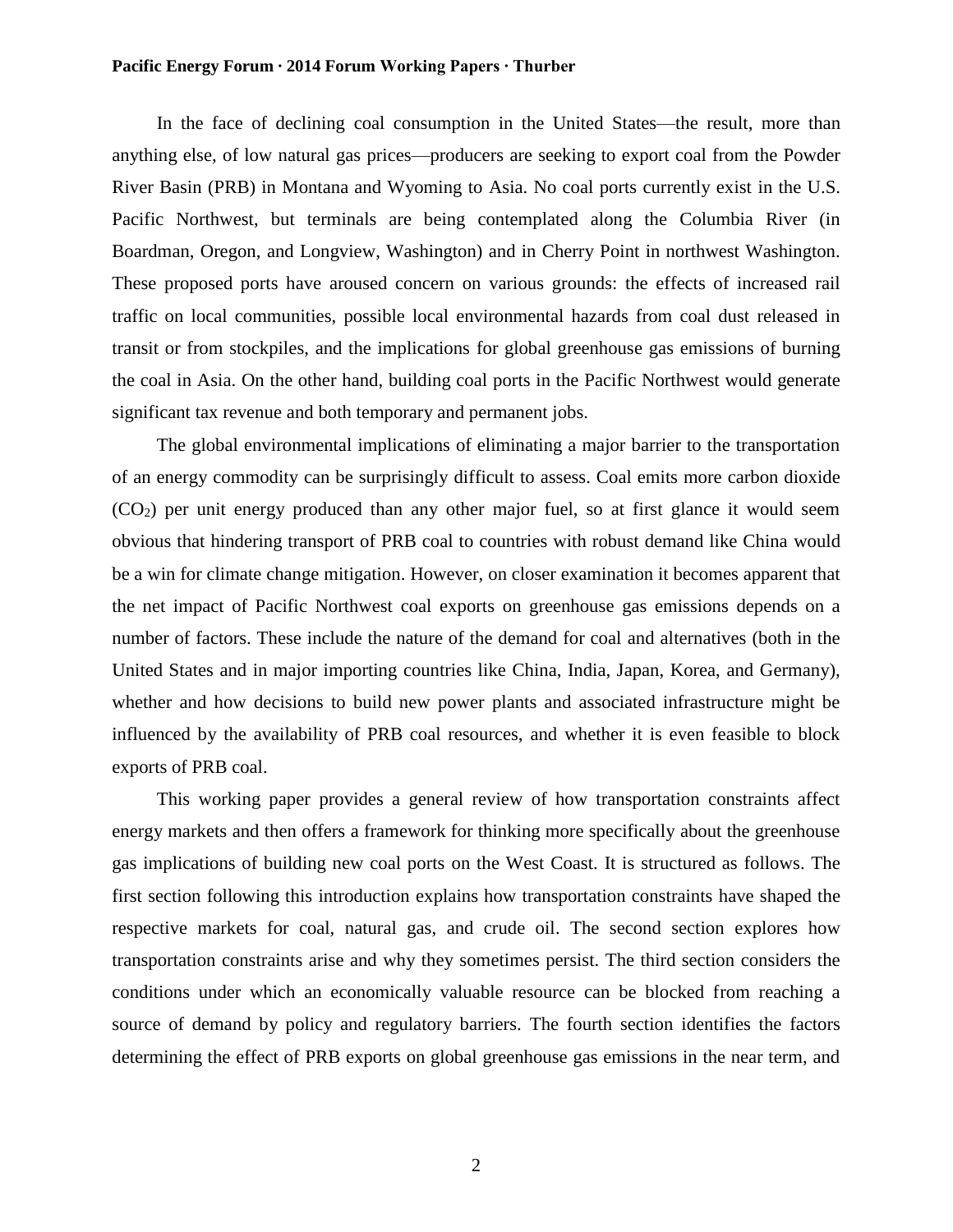the fifth section considers harder-to-quantify effects that PRB exports might have on global greenhouse gas emissions over the longer term.

#### **The Role of Transportation Constraints in Shaping Markets**

An integrated energy market is one in which there are no significant transportation constraints, so that demand can be served with the lowest-cost supply sources available anywhere (taking into account the cost of transportation). By contrast, wherever transportation infrastructure is insufficient—or too costly—to bring supply from one region to demand in another, a larger market breaks into smaller ones with prices that may not track each other.<sup>1</sup> Key energy transportation links include electricity transmission lines, oil and natural gas pipelines, oil tankers, natural gas liquefaction and regasification plants, liquefied natural gas (LNG) tankers, railroads (critical for coal but also sometimes used for carrying oil), and barges and ocean bulk carriers for coal.

The markets for oil, natural gas, and coal all have distinct characteristics that are shaped by their transportation linkages. By the 1970s, transportation infrastructure for moving crude oil around the world and refining it was well developed.<sup>2</sup> As a result, oil in recent decades has behaved very much like an integrated global market, with price indices at different locations that differ only slightly as a function of crude grade and transportation cost (see **Figure 1**). From the beginning of 2011 through the middle of 2013, however, the surge of production from the Bakken shale in the United States and the oil sands in Canada created a disequilibrium in which more light crude was available in Cushing, Oklahoma—where the West Texas Intermediate (WTI) benchmark is priced—than could be shipped by pipeline to the U.S. Gulf Coast.<sup>3</sup> This shows up in Figure 1 as a delta between the WTI price and the price of Louisiana Light

l

<sup>&</sup>lt;sup>1</sup> In an intermediate case, capacity constraints on the most cost-effective form of transportation may force a shift to more costly modes (e.g., shipment of oil by rail rather than pipeline), increasing the price differential between regions. Price cointegration analysis is one means of statistically characterizing the degree of integration observed in a market. For a coal-market example, see Alexandar Zaklan, Astrid Cullmann, Anne Neumann, and Christian von Hirschhausen, "The Globalization of Steam Coal Markets and the Role of Logistics: An Empirical Analysis," *Energy Economics* 34 (2012): 104–16.

<sup>2</sup> Neil H. Jacoby, *Multinational Oil: A Study in Industry Dynamics* (New York: Macmillan, 1974).

<sup>&</sup>lt;sup>3</sup> Crude prices in Alberta, which were even more transport-constrained, showed an even deeper discount to international prices.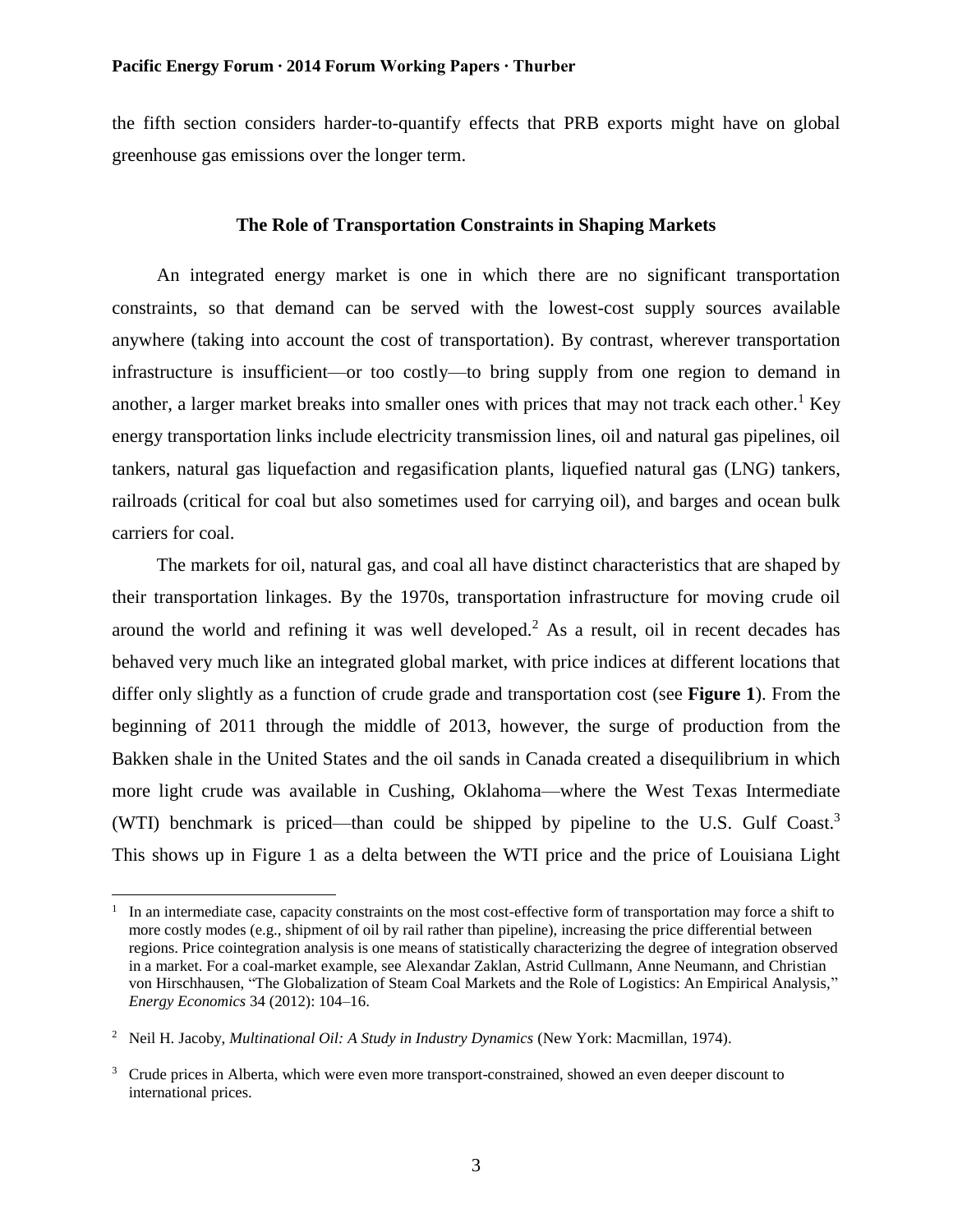Sweet (LLS) crude at the U.S. Gulf Coast. The WTI-LLS differential had narrowed by mid-2013 due to additional pipeline capacity that had come online to carry crude from Cushing to the Gulf Coast. In the second half of 2013, however, a gap opened up between the LLS price and the Brent benchmark in the North Sea, in part because of the ban on U.S. crude oil exports—another important transportation constraint.



**Figure 1** *Monthly averaged benchmark prices for coal, natural gas, and crude oil* 

River Basin coal are linearly adjusted by energy content to match the 6,000 kcal/kg standard used for Richards Bay, Newcastle, and Northwest Europe (Amsterdam/Rotterdam/Antwerp, or ARA) price indices.

Source: Bloomberg.

Note: All prices are spot except where otherwise noted. *Coal*: Qinhuangdao (FOB, 5,800 kcal/kg net as received, adjusted here to 6,000 kcal/kg, from IHS McCloskey); Richards Bay (FOB, 6000 kcal/kg net as received, from IHS McCloskey); Newcastle (FOB, 6,000 kcal/kg net as received, from IHS McCloskey); Northwest Europe (delivery into ARA hub, 6,000 kcal/kg net as received, from IHS McCloskey); Power River Basin (at mine mouth, 4,900 kcal/kg, adjusted here to 6,000 kcal/kg); U.S. CSX (one month ahead, FOB onto barges on the Ohio or Big Sandy River, 6,700 kcal/kg, adjusted here to 6,000 kcal/kg). *Natural gas*: Japan (average imports including freight); UK National Balancing Point; Netherlands TTF (one month ahead, ICE-ENDEX); U.S. Henry Hub. *Crude oil*: Brent; West Texas Intermediate (Cushing, Oklahoma); Light Louisiana Sweet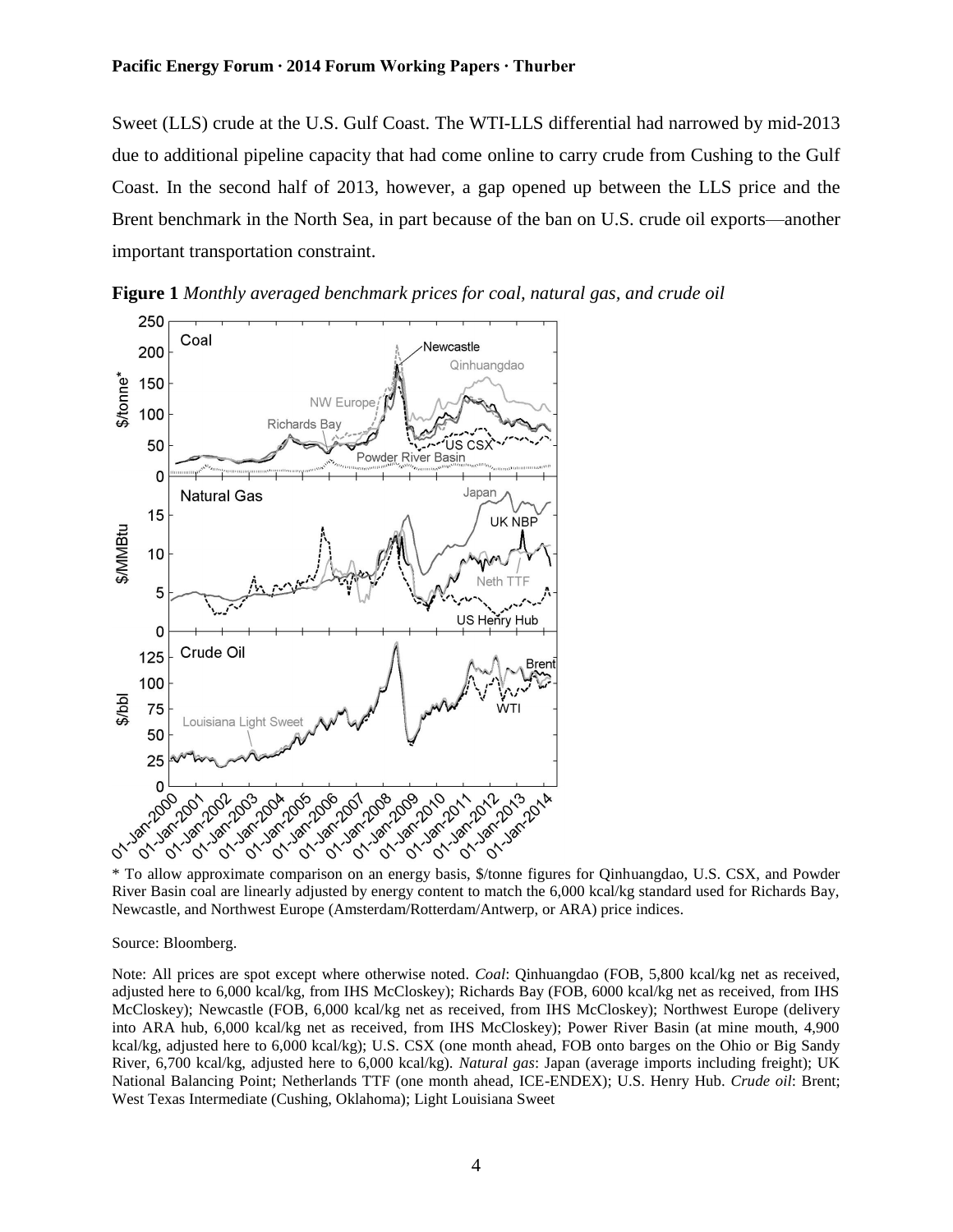The importance of transportation constraints is illustrated vividly by natural gas markets. Unlike for oil, an integrated global market for natural gas does not yet exist. Infrastructure for natural gas transportation by pipeline or in the form of LNG is extremely capital-intensive and, as a result, has rarely been built in the absence of long-term contracts with customers that guarantee cost recovery over many years.<sup>4</sup> As late as  $2008$ , it appeared that increased global movement of gas in the form of LNG was beginning to create a global gas market, with prices tracking each other ever more closely (see Figure 1). However, the explosion of U.S. shale gas production in the years that followed caused Asian, European, and North American prices to split apart in dramatic fashion. Prices at Henry Hub in Louisiana fell to rock-bottom levels in the face of an oversupply of gas, while Asian prices trended higher and Europe, with its wider array of cost-effective supply options, settled in the middle. (The use of oil-indexed contracts in Europe and Asia also caused prices in these regions to move up with the oil price, unlike Henry Hub prices, which respond more directly to natural gas supply and demand.) Time will tell if planned U.S. LNG export facilities will be able to narrow the price gap with Asia, although a significant transportation differential will persist due to the high cost of LNG, at least until Asia develops its own shale gas.

Transportation infrastructure is just as pivotal to coal markets, but the patterns are distinct from those in either oil or gas. Price indices at major international coal ports (Newcastle in Australia, Richards Bay in South Africa, and the Amsterdam/Rotterdam/Antwerp hub in northwest Europe) track each other, but coal at locations that are not international, liquid trading hubs can see significantly different prices due to rail and port costs and constraints (see Figure 1). In China, rail capacity constraints are one reason that the benchmark price of coal at the port of Qinhuangdao has surged above price indices at major international trading hubs. In the United States, the PRB price at mine mouth is largely isolated from, and far below, international market prices. BNSF and Union Pacific are the only real options for moving coal out of the PRB, and rail rates for shipping across the country are high, as reflected in the difference between the PRB mine-mouth price and the U.S. CSX price for thermal coal delivered onto river barges at the

<sup>4</sup> David G. Victor, Amy M. Jaffe, and Mark H. Hayes, eds., *Natural Gas and Geopolitics: From 1970 to 2040* (Cambridge: Cambridge University Press, 2006).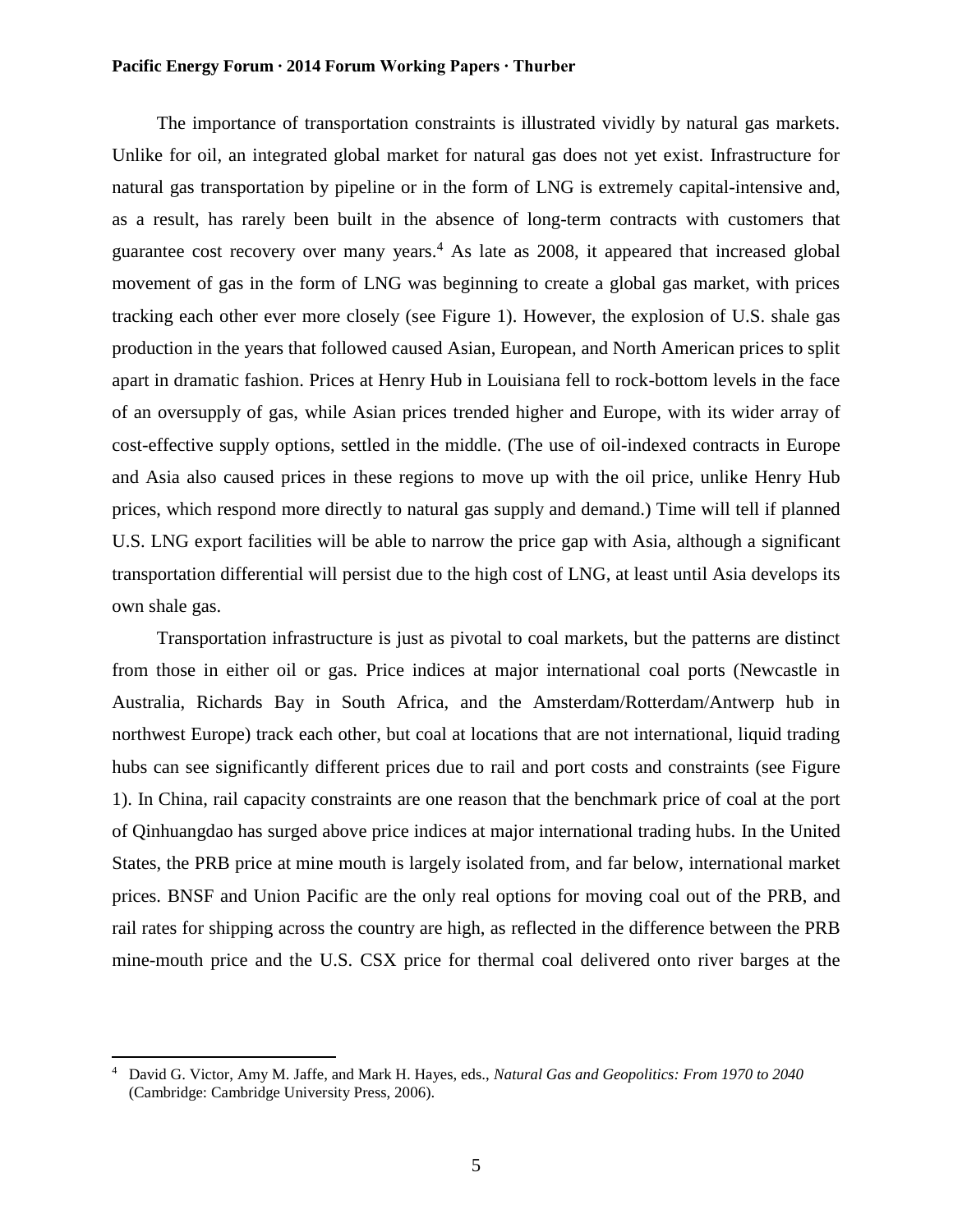junction of Ohio, Kentucky, and West Virginia. <sup>5</sup> The less rail-intensive option of shipping PRB coal from the U.S. Pacific Northwest to Asia is ruled out at present by the lack of adequate port infrastructure.

# **Why Transportation Constraints Arise (and Persist)**

Price differentials across locations create an economic incentive for developing new energy transportation links, but actually mobilizing investment, obtaining regulatory approval, and building capital-intensive infrastructure can be time-consuming. Transportation constraints arise when the location and quantity of supply and demand shift more quickly than new transportation links can be built. The WTI-LLS spread in 2011 and 2012 arose because new infrastructure projects between Cushing and the Gulf Coast, including the reversal of the Seaway pipeline and the completion of the southern segment of the Keystone XL pipeline, were playing catch-up with the rapid growth in crude oil supply from U.S. shale and Canadian oil sands.<sup>6</sup>

Regulatory processes for siting and approving needed infrastructure are characteristically contentious and can on occasion be intractable. The Keystone XL pipeline from Alberta to the U.S. Gulf Coast, whose cross-border segment awaits approval from the U.S. State Department and President Obama at the time of this writing, has become a political flashpoint over the question of whether it will significantly increase greenhouse gas emissions. Enbridge's Northern Gateway pipeline, which would take oil from Alberta to the coast of British Columbia for export, is facing stakeholder challenges from First Nations groups. Siting interstate (and even withinstate) electricity transmission lines in the United States is notoriously difficult, which has led to persistent transmission limitations that constrain additions of renewable energy.

Approval processes can be particularly challenging when multiple jurisdictions have authority, many stakeholders are able to pursue challenges, and powerful stakeholders have divergent interests. For example, siting new interstate electricity transmission lines in the United

l

<sup>5</sup> U.S. railways typically price to compete with the next best competitor fuel source at the destination point. See, for example, Meghan R. Busse and Nathaniel O. Keohane, "Market Effects of Environmental Regulation: Coal, Railroads, and the 1990 Clean Air Act," *RAND Journal of Economics* 38, no. 4 (2007): 1159–79.

<sup>6</sup> Severin Borenstein and Ryan Kellogg, "The Incidence of an Oil Glut: Who Benefits from Cheap Crude Oil in the Midwest?" Energy Institute at Haas, Working Paper, no. 231, 2012, http://ei.haas.berkeley.edu/pdf/working\_papers/WP231.pdf.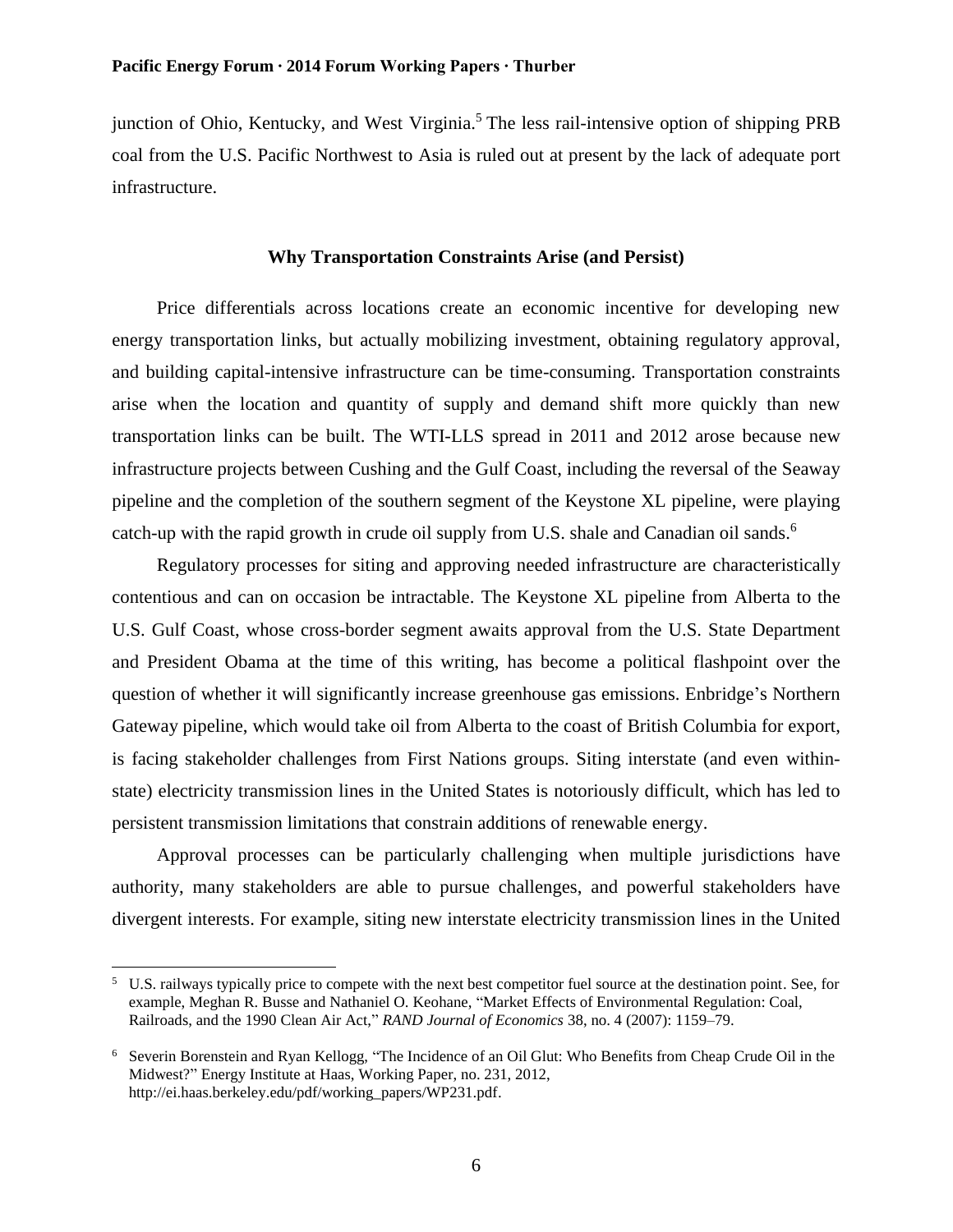States typically requires the involvement of the public utilities commissions (and sometimes other agencies) in each state as well as federal bodies like the Federal Energy Regulatory Commission and the Department of Energy. Transmission lines face many stakeholder challenges, especially by environmental groups and local communities that might be affected. Moreover, there are inherent difficulties in aligning incentives because ratepayers in states with more expensive electricity will tend to benefit from the transmission line, whereas those where electricity is cheaper are likely to see rates go up.

The fact that new energy transportation infrastructure creates not only winners but also significant losers is a common political economy problem that can hinder approval. For example, U.S. natural gas producers are pushing for permits to export LNG and access higher international gas prices, while industries that consume natural gas are fighting exports to keep their input prices low.<sup>7</sup> Such cases can produce odd political bedfellows, such as the alignment of anti-fossil fuel environmental groups with large chemical producers lobbying against LNG exports.<sup>8</sup>

Energy transportation infrastructure may also fail to be built simply because it presents too great a commercial risk. This is especially true before new kinds of infrastructure have been shown to be financially viable. Investors only pursued early LNG plants in Sumatra after guarantees from the Japanese government dramatically lowered the financial risk involved.<sup>9</sup> But even after a method of transporting energy is proved financially viable, investors need to be certain that market conditions will allow for cost recovery on the infrastructure over a long period of time. This requires a stable political and regulatory climate in the location where the energy is produced as well as a reliable source of demand at sufficiently high prices. In an effort to ensure the latter, LNG and gas pipeline developers have traditionally locked in long-term, "take or pay" contracts before proceeding with construction.

l

<sup>7</sup> Clifford Krauss and Nelson D. Schwartz, "Foreseeing Trouble in Exporting Natural Gas," *New York Times*, August 15, 2013, http://www.nytimes.com/2013/08/16/business/energy-environment/foreseeing-trouble-inexporting-natural-gas.html.

<sup>8</sup> Amy Harder, "Are Natural-Gas Exports the Next Keystone?" *Wall Street Journal*, March 18, 2014, http://blogs.wsj.com/washwire/2014/03/18/are-natural-gas-exports-next-keystone.

<sup>9</sup> See, for example, Fred von der Mehden and Steven W. Lewis, "Liquefied Natural Gas from Indonesia: The Arun Project," in Victor, Jaffe, and Hayes, *Natural Gas and Geopolitics: From 1970 to 2040*; and Varun Rai, David G. Victor, and Mark C. Thurber, "Carbon Capture and Storage at Scale: Lessons from the Growth of Analogous Energy Technologies," *Energy Policy* 38 (2009): 4089–98.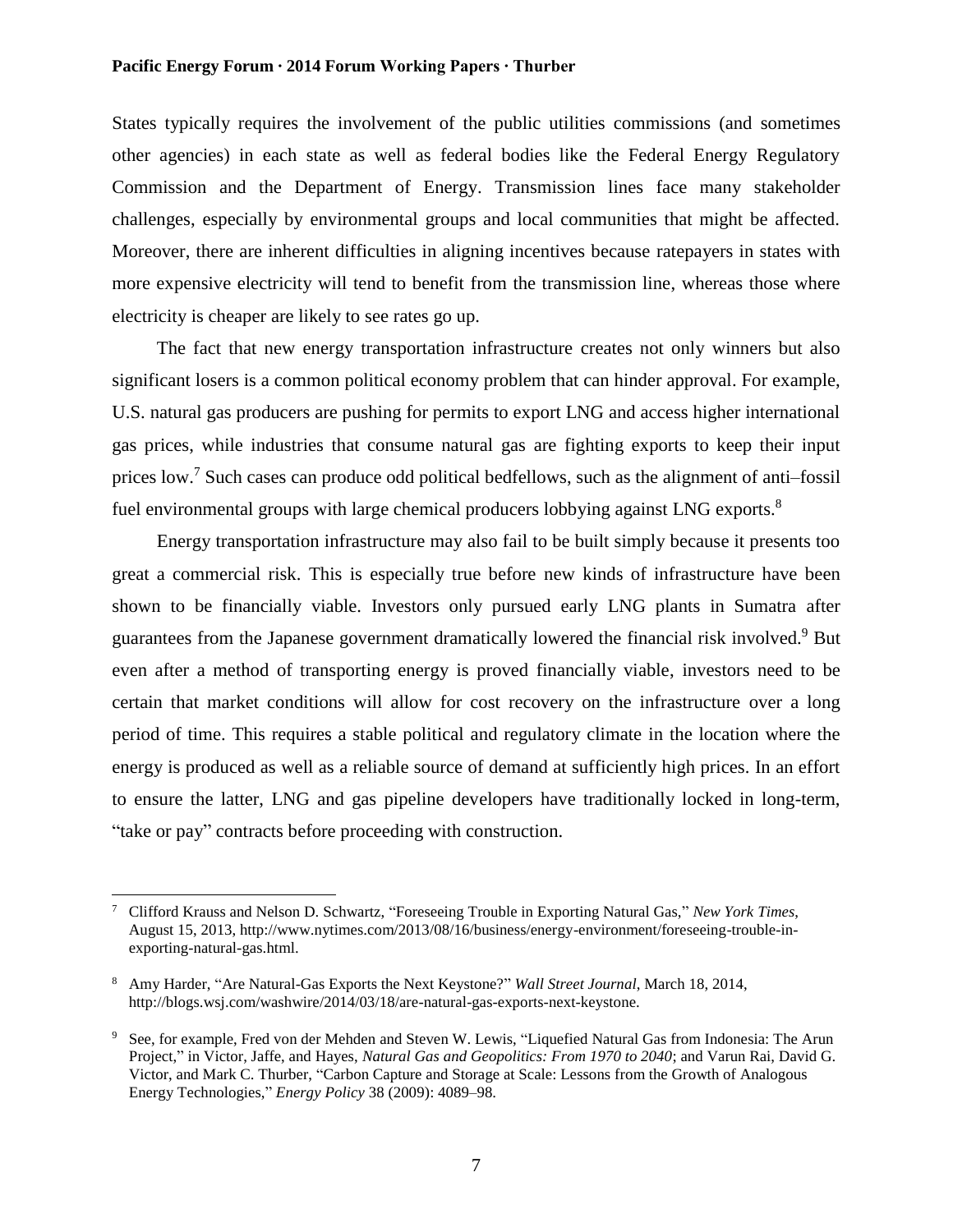Investments in U.S. coal and natural gas export infrastructure could become unprofitable if the price arbitrage opportunity that currently exists between U.S. and foreign markets does not persist over the long term and volumes dry up as a result. LNG regasification plants built in the early 2000s, when the United States foresaw a large supply gap, are a cautionary tale; their business models evaporated due to the shale gas boom.<sup>10</sup> At the time of this writing, Newcastle thermal coal prices were around \$80 per tonne, significantly off of January 2011 highs of over \$140 per tonne. While energy consultancy Wood Mackenzie forecasts long-term prices that would support exports of PRB coal, environmental groups have tried to play up the financial risks of port investments.<sup>11</sup> In the case of natural gas, the price spread between U.S. and foreign markets could narrow over time if a large number of export projects go forward and if other countries develop their own unconventional gas resources.

# **Is It Likely That Valuable Resources Would End Up Stranded?**

Notwithstanding current transportation constraints, a commonly expressed view is that it is unrealistic in the long term to expect that abundant U.S. coal resources will not find their way to growing Asian markets in desperate need of energy. A similar line of reasoning was used in the U.S. State Department's environmental impact statement for the Keystone XL pipeline. The impact statement argued that the pipeline would have little ultimate effect on oil sands production, and thus greenhouse gas emissions, because the oil would find other routes to consumers even if Keystone XL approval were denied.<sup>12</sup>

Modest quantities of PRB coal are already exported to Asia from coal terminals in British Columbia, and the desire to export more has helped animate expansions of these ports.<sup>13</sup> There is

<sup>10</sup> Frank A. Wolak, "Careful What You Wish For: The Shale Gas Revolution and Natural Gas Exports," Stanford Institute for Economic Policy Research (SIEPR), SIEPR Policy Brief, November 2012, http://siepr.stanford.edu/?q=/system/files/shared/pubs/papers/briefs/PolicyBrief11\_2012.pdf.

<sup>11</sup> Hal Bernton, "2 Governors Wade into Coal-Export Controversy," *Seattle Times*, March 25, 2013, http://seattletimes.com/html/localnews/2020640596\_coalexportsinsleexml.html.

<sup>&</sup>lt;sup>12</sup> U.S. Department of State, "Final Supplemental Environmental Impact Statement for the Keystone XL Project," January 2014, chap. 1, http://keystonepipeline-xl.state.gov/finalseis.

<sup>&</sup>lt;sup>13</sup> Lee Buchsbaum, "While Canadian Terminals Expand Export Capacities, Many U.S. Producers Are Still Going To Be Short of Space," *Coal Age*, March 20, 2012, http://www.coalage.com/features/1808-while-canadian-terminalsexpand-export-capacities-many-us-producers-are-still-going-to-be-short-of-space.html#.U2Qg8PldWAg.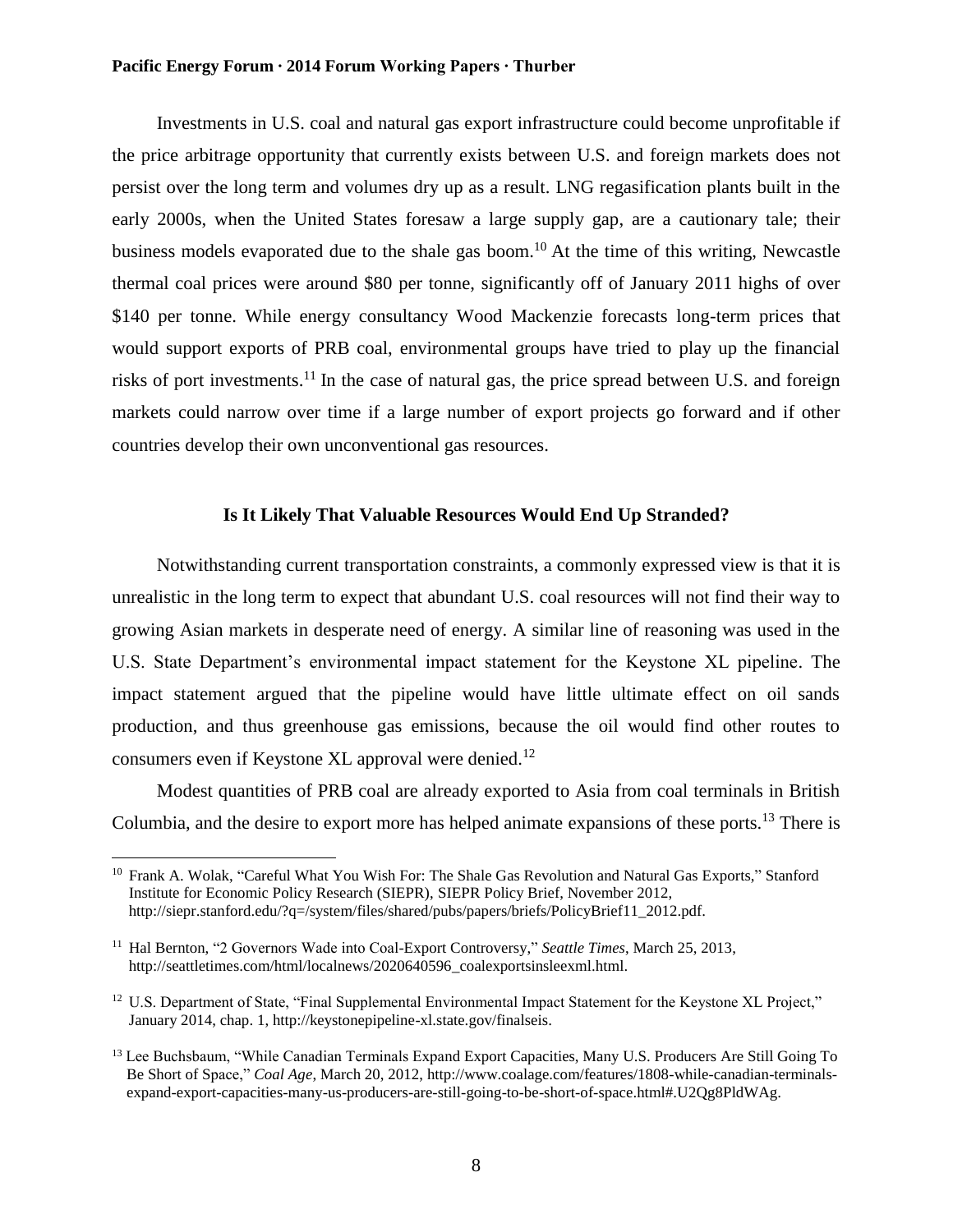some resistance in British Columbia to new coal port development,<sup>14</sup> although as yet opposition does not seem to have risen to the level of that in Washington and Oregon. Ultimately, ports in British Columbia might indeed absorb significantly more U.S. coal, but for now the least capacity-constrained terminal, Ridley in Prince Rupert, is also the farthest away and thus most expensive to reach by rail.<sup>15</sup>

There are no significant examples to date of governments intentionally closing off export routes for their own fossil fuels on climate change grounds. More typical is for ostensibly climate-concerned governments to lobby against the burning of fossil fuels in other countries, 16 even while arguing that environmental restrictions affecting their own products abroad are unfair trade barriers.<sup>17</sup>

The climate-oriented policies that have been put in place thus far in fossil fuel exporting countries have regulated emissions inside the country. Such policies may lead to reductions in greenhouse gas emissions associated with domestic fossil fuel production, but they do not address the usually larger greenhouse gas emissions associated with burning the fuel that is exported. For example, Australia's carbon tax (which the Abbott government was seeking to repeal at the time of this writing) would tend to increase the costs of Australian coal production by increasing the price of the coal-fired electricity used by the industry. Norway, another major fossil fuel exporter, has had a stiff carbon tax on offshore oil and gas operations since 1991. This tax has lowered domestic emissions—for example, by encouraging national oil company Statoil to inject CO<sub>2</sub> separated from natural gas from the North Sea's Sleipner field into a saline

 $\overline{a}$ 

http://www.washingtontimes.com/news/2012/nov/13/eu-backs-down-airline-carbon-tax.

<sup>14</sup> Brent Jang, "B.C. Coal Export Plan Faces Resistance," *Globe and Mail*, February 9, 2014, http://www.theglobeandmail.com/report-on-business/industry-news/energy-and-resources/bc-coal-export-planfaces-resistance/article16770342.

<sup>&</sup>lt;sup>15</sup> Buchsbaum, "While Canadian Terminals Expand Export Capacities."

<sup>&</sup>lt;sup>16</sup> Sophie Yeo, "Netherlands to Stop Funding Overseas Coal Power Plants," RTCC, March 24, 2014, http://www.rtcc.org/2014/03/24/netherlands-to-stop-funding-overseas-coal-power-plants.

<sup>&</sup>lt;sup>17</sup> Tim Dickinson claimed that the U.S. trade representative lobbied against EU low-carbon fuel standards that would have put North American crude from oil sands at a disadvantage. See Tim Dickinson, "How the U.S. Exports Global Warming," *Rolling Stone*, February 3, 2014, http://www.rollingstone.com/politics/news/how-theu-s-exports-global-warming-20140203. In another instructive case (albeit not one involving exports of energy commodities), U.S. politicians resisted proposed EU rules that would have levied carbon taxes on flights to Europe by U.S. airlines as well as those from other countries. See Keely Brazil and Tim Devaney, "EU Backs Down on Airline Carbon Tax," *Washington Times*, November 13, 2012,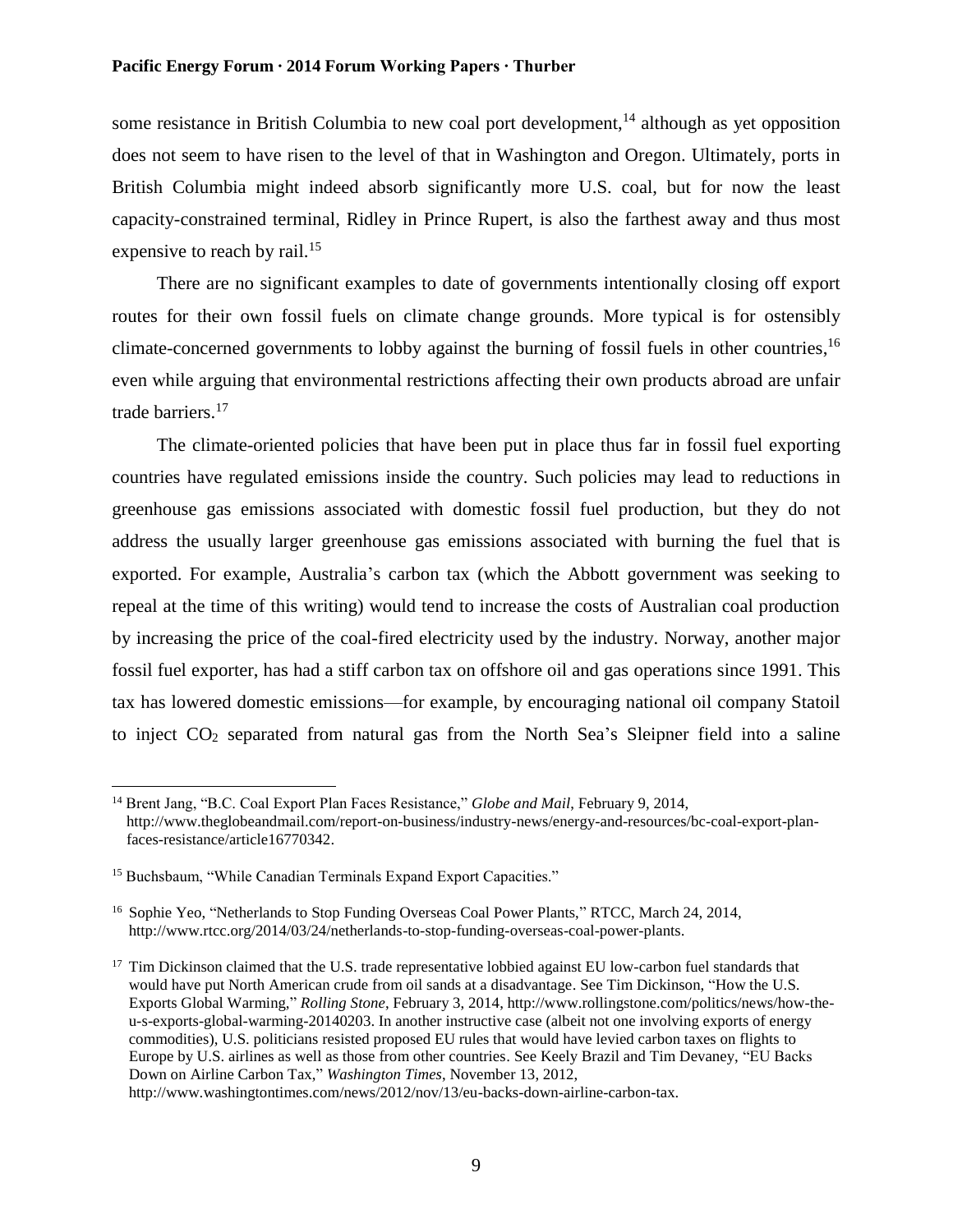formation deep under the seafloor rather than release it into the atmosphere. However, the tax does not act directly on oil and gas exports. The increased cost of fossil fuel production associated with carbon pricing in a producing country is likely to have at most a slight effect on the international price of a fossil fuel by making that country's supply more expensive and perhaps discouraging new investment in marginally economic supply projects.

While explicitly climate-related prohibitions on fossil fuel exports appear unprecedented (though theoretically possible), it is common for policy and institutional roadblocks to cause plentiful resources to stay in the ground. The policy and institutional environment does not have to explicitly bar exports; it just has to make them expensive and risky enough that the large investments needed to develop transportation infrastructure do not take place. For example, international sanctions and a generally risky investment climate have dramatically slowed development of Iran's South Pars gas field even as Qatar has developed major LNG exports from its side of the same geological formation (known as North Dome). In many countries, policies favoring domestic use of gas (at reduced prices) over export applications have led to much slower overall resource extraction.<sup>18</sup>

In almost all global energy markets, institutional factors within producing countries play a significant role in shaping the aggregate supply curve and influencing international prices. (The policy and regulatory environment also has an important effect on the demand curve—for example, through energy consumption subsidies.) In the United States, too, it may turn out that non-climate-oriented policies and stakeholder processes will have the determining say as to whether and when PRB coal is exported. Local impacts like increased rail traffic or release of coal dust could prove more salient in building grassroots opposition to new ports than the more diffuse impacts of climate change. The structure of the rail market may help make exports of PRB coal from more distant ports on the East and Gulf Coasts uneconomic, while nearer port alternatives in British Columbia may prove too capacity-constrained to ship massive amounts of PRB coal.

<sup>&</sup>lt;sup>18</sup> Mark C. Thurber and Joseph Chang, "The Policy Tightrope in Gas-Producing Countries: Stimulating Domestic Demand without Discouraging Supply" (paper presented at the Advance Summit of the 2011 Pacific Energy Summit, Jakarta, February 21–23, 2011).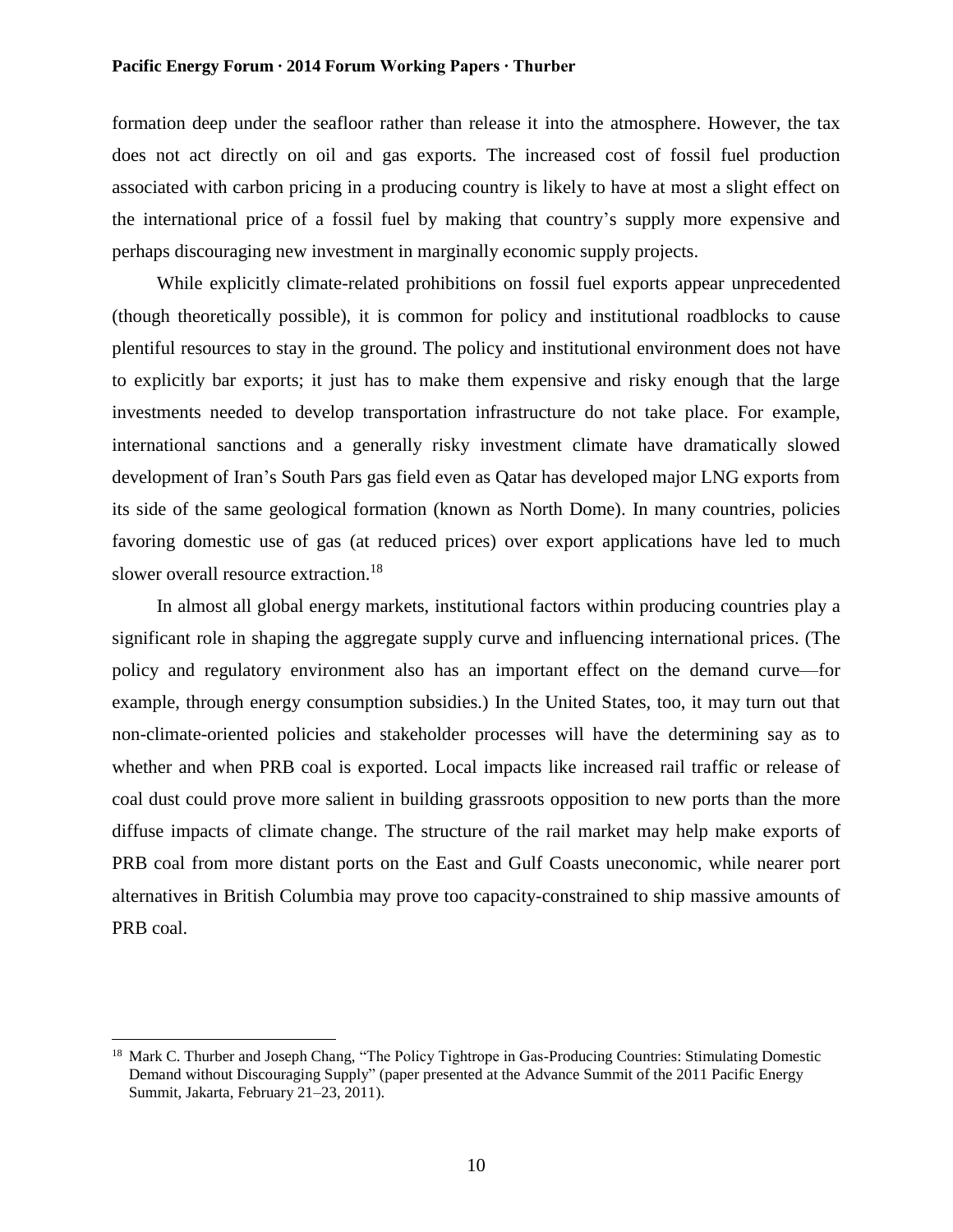## **The Short-Term Impact of Removing Constraints to Exports**

Assuming that regulatory barriers are overcome and transportation constraints are alleviated in a particular energy market, the following effects might typically be expected in the near term.<sup>19</sup> Prices for the exported commodity go up in the country where it is produced as some supply is diverted to export. To the extent that demand is downward-sloping, less of the exported quantity is consumed in the exporting country and there may be a shift to substitutes. This can have a positive or negative environmental effect in the exporting country depending on the environmental attributes of the exported commodity relative to its substitutes.

Prices of the energy commodity in the international market tend to go down overall as additional supply becomes available. This decrease in international prices causes countries with more elastic demand to increase consumption of the commodity in question relative to alternatives. Consumption is not significantly affected in countries with inelastic demand. The net environmental impact of removing the transmission constraint is the sum of the impacts in the exporting country and those in all importing countries.

The net environmental impact of removing the transportation constraint thus depends in a complex way on the nature of demand in exporting and importing countries. Even for a product with negative environmental externalities like coal, it should not automatically be assumed that facilitating exports will increase global greenhouse gas emissions. In fact, preliminary modeling work by Frank Wolak and Michael Miller suggests that, in the short term, removal of the coal port constraint in the U.S. Pacific Northwest may not appreciably increase global greenhouse gas emissions and could even reduce them under certain assumptions.<sup>20</sup> Their econometric analysis found downward-sloping short-term demand for coal in the United States and Europe because these regions are able to switch between coal and natural gas in the power sector; it assumed less elastic short-term demand for coal in China and other major Asian consumers because of the present lack of affordable substitutes (and of infrastructure for transporting and consuming them at scale) in these countries.

<sup>&</sup>lt;sup>19</sup> As will be discussed later, there are a number of complexities that can cause actual effects to differ.

<sup>&</sup>lt;sup>20</sup> Frank A. Wolak and Michael Miller, "Modeling the World Coal Market: The Impact of China's Behavior on World Coal Consumption" (draft paper, February 2014).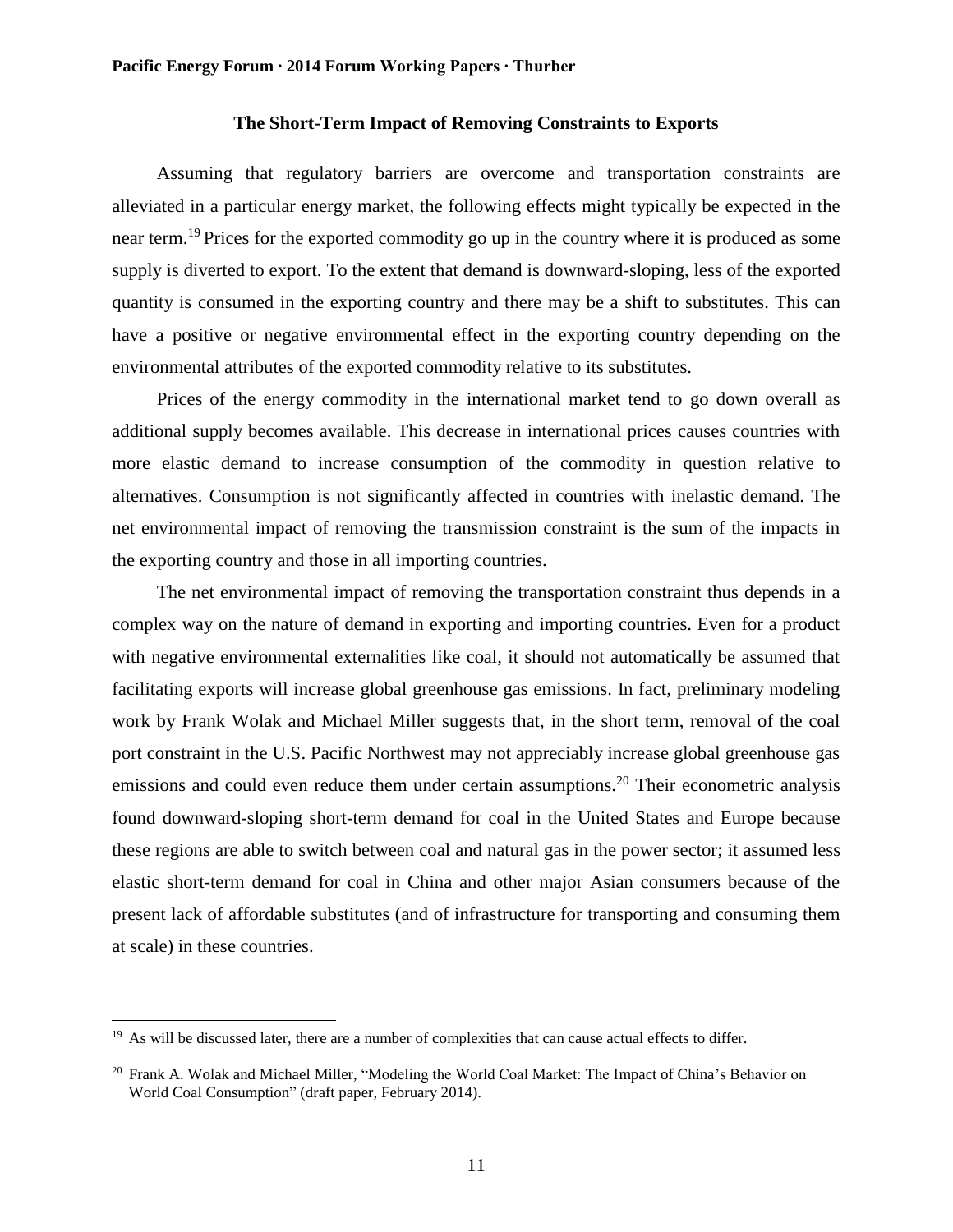With the assumptions they used, Wolak and Miller found that PRB coal exports increase the price of coal in the United States, decrease it slightly in the Pacific Basin, and either decrease or increase the price in Europe depending on exact model assumptions.<sup>21</sup> The increased price of coal in the United States leads to reduced coal usage, cutting U.S. greenhouse gas emissions. Europe experiences a reduction in coal consumption if its coal price increases and an increase in consumption if its coal price decreases. The slightly decreased price of coal in the Pacific Basin does not significantly affect coal consumption in Asian markets because of the relatively inelastic demand from these countries. In net, the model predicts that the reduction in U.S. coal consumption due to PRB exports predominates over any increases elsewhere, resulting in a modest global reduction in coal usage and therefore in greenhouse gas emissions.

While this is a plausible short-term outcome, the predicted results depend significantly on model assumptions. If coal demand becomes more elastic in coal-importing countries—for example, due to the further development of their domestic gas resources or gas import capacity—this tends to reduce any favorable effect of U.S. coal exports on global greenhouse gas emissions. Additionally, if U.S. railways reduce their rates to keep shipped volumes high in the event of increased exports, there may be less fuel switching to natural gas in the United States than predicted with the model's current assumption of fixed transport costs.

## **The Long-Term Impact of Removing Constraints to Exports**

Even if building Pacific Northwest coal ports is neutral or favorable for greenhouse gas emissions in the short term, it is possible that the increased access of PRB coal to world markets could have negative environmental impacts over the longer term. For example, the higher prices fetched by PRB coal as a result of new port capacity might stimulate investment in PRB production that would moderate coal price increases and dampen fuel switching to natural gas in the United States.

It is also possible that access to the enormous reserves of PRB coal would encourage consuming countries in Asia to build more coal power plants by providing confidence that they will have an affordable source of coal over the long term. This was one of the concerns cited by

<sup>&</sup>lt;sup>21</sup> The reason that prices in Europe can increase under certain model scenarios is that some non-PRB coal that would have been exported to Europe from the East Coast stays at home as a result of the higher U.S. coal price.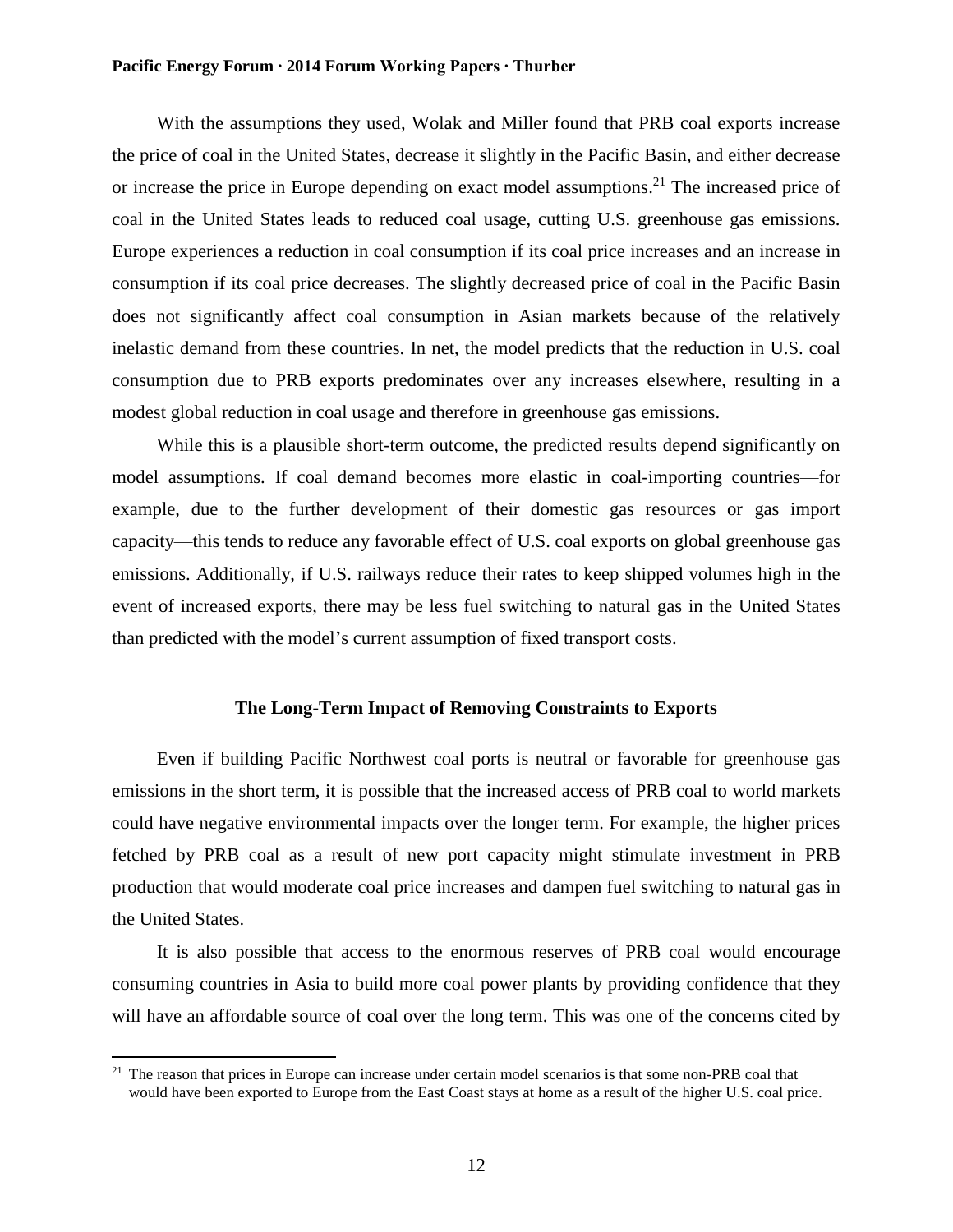Washington governor Jay Inslee and Oregon governor John Kitzhaber in a letter in which they urged the Obama administration to review the climate impacts of PRB coal exports from the West Coast.<sup>22</sup>

How realistic is the concern that planners in Asia might factor PRB coal availability into their decisions to invest in coal plants and coal infrastructure and perhaps forgo investments in cleaner alternatives like natural gas or nuclear power? On the one hand, coal planners in major importing countries like Japan and Korea (which already receive some PRB coal through the Westshore terminal in British Columbia) would certainly welcome more availability of PRB coal as a way of diversifying supply.<sup>23</sup> On the other hand, major investments in new coal power plants are already being made, and it is unclear if the enhanced availability of PRB coal would significantly increase such investment in the near term. China, with its significant domestic reserves, probably views coal as a secure long-term fuel irrespective of whether PRB supply is available—and in any case seems unlikely to trust its energy security to U.S. supplies. Japanese planners look to coal as an attractive option for meeting supply needs in the face of idled nuclear capacity and expensive natural gas; they already appear to perceive coal as being available at good prices from reliable suppliers.<sup>24</sup> Korea also values coal for its cost advantage over gas, although a planned tax on coal use in power generation could somewhat blunt this advantage.<sup>25</sup>

Whether plentiful coal will continue to be available at attractive prices on the international market over the longer term is less predictable. India's demand for imported coal is one of the major wildcards. Despite the country's ample reserves, India's coal production has not kept pace with demand due to a murky land-rights regime, insecurity in major coal-producing areas, and

 $\overline{a}$ 

<sup>&</sup>lt;sup>22</sup> Bernton, "2 Governors Wade into Coal-Export Controversy."

<sup>23</sup> Lee Kyungro, "Asia's Growing Coal Markets," United Press International, January 13, 2014, http://www.upi.com/Top\_News/Analysis/Outside-View/2014/01/13/Asias-growing-coal-markets/UPI-28461389589380; and Rob Davis, "Viability of Oregon, Washington Coal Export Terminals Threatened by Falling Asian Prices," OregonLive, December 13, 2013, http://www.oregonlive.com/environment/index.ssf/2013/12/viability\_of\_oregon\_washington.html.

<sup>24</sup> Mari Iwata, "Japan's Answer to Fukushima: Coal Power," *Wall Street Journal*, March 27, 2014.

<sup>25</sup> Sangim Han and Yuriy Humber, "Nuclear Halt in South Korea Seen Boosting Coal: Energy Markets," Bloomberg, April 13, 2012, http://www.bloomberg.com/news/print/2012-04-13/nuclear-halt-in-south-korea-seenboosting-coal-energy-markets.html; and Meeyoung Cho, "S. Korea to Tax Coal for Power from July 1; Lower LNG, Fuel Oil Tax," Reuters, January 23, 2014, http://uk.reuters.com/article/2014/01/23/korea-power-taxidUKL3N0KW1AB20140123.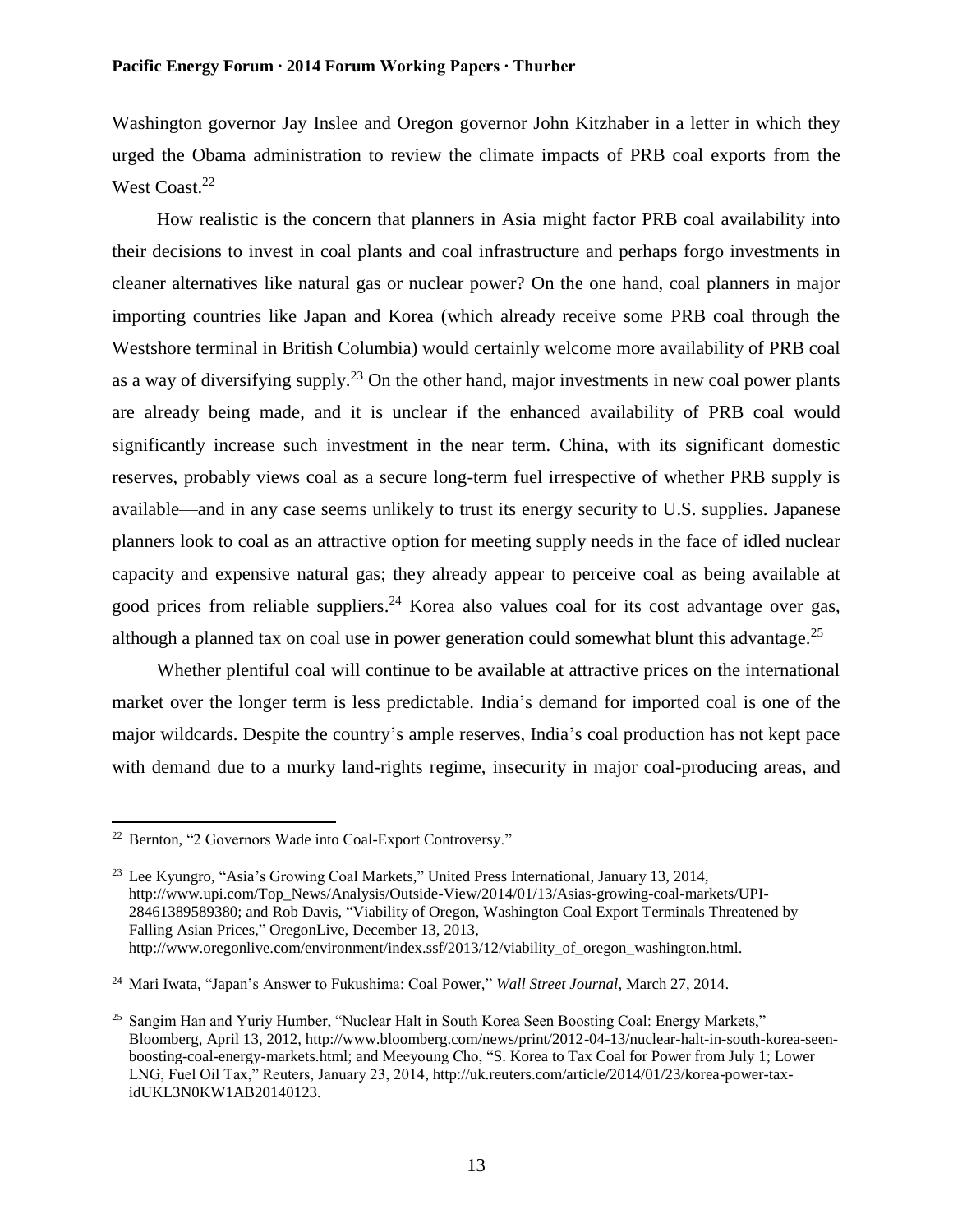the inefficiency of state producer Coal India Limited.<sup>26</sup> The country has increasingly turned to coal imports to fill the gap (see **Figure 2**). If India continues to grow its economy without resolving the issues that have held back coal production, it could absorb an increasing amount of internationally traded coal.



**Figure 2** *Net imports of steam coal for the most significant importing countries*

China's demand for coal imports is of a significantly different character. While the increasing imports observed in Figure 2 might suggest that China's coal demand is outstripping its production capacity, the reality is different. In 2012, China consumed close to 3 billion tonnes of steam coal each year, far more than any other country.<sup>27</sup> (The United States was in a distant second place, consuming a bit under 800,000 tonnes.) China's imports, while large enough to significantly influence the international coal trade, are small relative to its own consumption. Rather than importing because of fundamental production-capacity limits, China's power

<sup>&</sup>lt;sup>26</sup> Jeremy Carl, "The Struggle for Reform in India's Coal Sector" (draft chapter, unpublished manuscript, 2013).

<sup>27</sup> International Energy Agency, "IEA Coal Information Statistics," 2014, http://www.oecdilibrary.org/energy/data/iea-coal-information-statistics\_coal-data-en.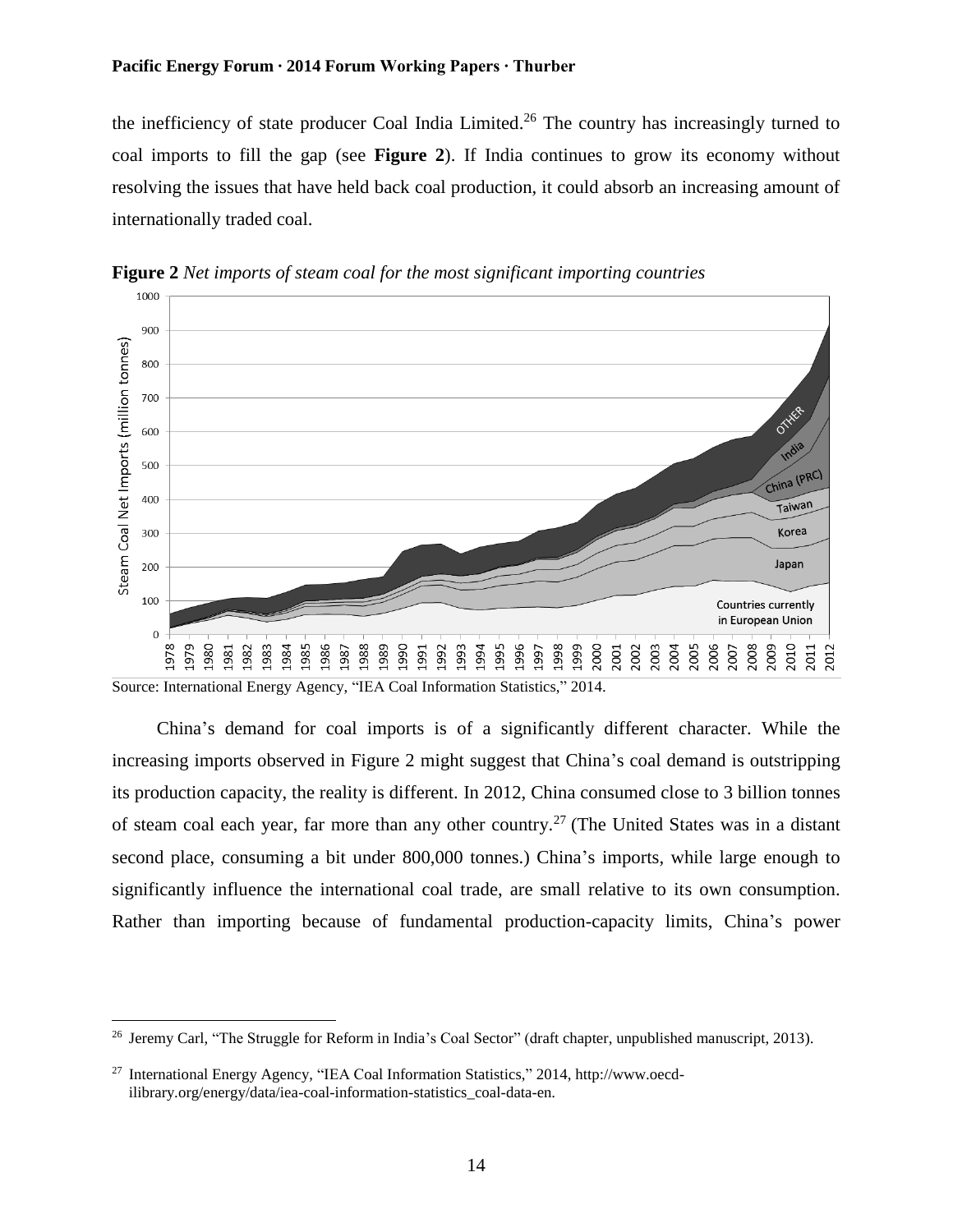producers import to arbitrage between international and domestic prices.<sup>28</sup> For this reason, the increase in imports shown from 2009 through 2012 does not necessarily presage ever-growing Chinese demand in the international market.

There are uncertainties on the supply side as well. Indonesia has become the world's leading coal exporter by a significant margin (see **Figure 3**), but in recent years the government has begun to intervene in more aspects of the coal market. There is some concern that this trend, if it continues, could turn the country into a less reliable exporter.<sup>29</sup> South Africa has been hampered by rail constraints and, at times, an uncoordinated approach to coal-sector policy on the part of the government. $30$ 

<sup>&</sup>lt;sup>28</sup> Richard K. Morse and Gang He, "The World's Greatest Coal Arbitrage: China's Coal Import Behavior and Implications for the Global Coal Market," Stanford University, Program on Energy and Sustainable Development (PESD), Working Paper, no. 94, August 2010, http://iisdb.stanford.edu/pubs/22966/WP\_94\_Morse\_He\_Greatest\_Coal\_Arbitrage\_5Aug2010.pdf.

<sup>&</sup>lt;sup>29</sup> Bart Lucarelli, "The History and Future of Indonesia's Coal Industry: Impact of Politics and Regulatory Framework on Industry Structure and Performance," Stanford University, PESD, Working Paper, no. 93, July 2010, http://iis-db.stanford.edu/pubs/22953/WP\_93\_Lucarelli\_revised\_Oct\_2010.pdf.

<sup>30</sup> Anton Eberhard, "The Future of South African Coal: Market, Investment, and Policy Challenges," Stanford University, PESD, Working Paper, no. 100, January 2011, http://iisdb.stanford.edu/pubs/23082/WP\_100\_Eberhard\_Future\_of\_South\_African\_Coal.pdf.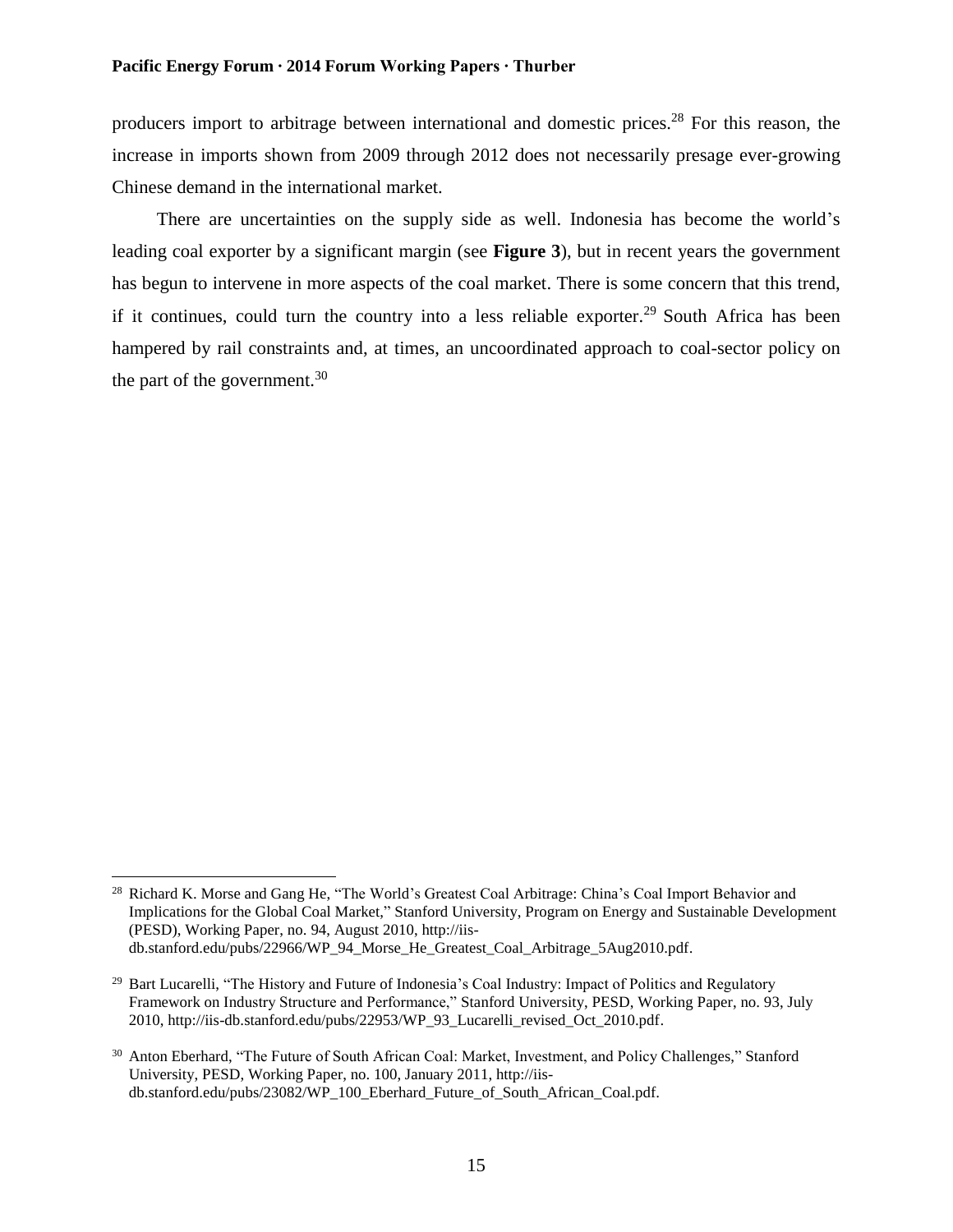

**Figure 3** *Net exports of steam coal for the most significant exporting countries*

Note: The total quantities do not exactly match those in Figure 2 because of acknowledged data gaps in accounting of coal flows.

If India's import demand continues to grow, developed countries like Japan and Germany continue to use coal as their default baseload power alternative,  $31$  and developing countries like Bangladesh turn to coal in the absence of other affordable choices,<sup>32</sup> the international coal market could become tighter over the long term. Market tightness will only intensify if suppliers like Indonesia have less to offer due to an adverse regulatory environment for coal production and export. If markets move in this direction in the future, the availability of 150 million tonnes a

 $31$  For all its renewable energy efforts, Germany is notable for its recent addition of power plants that burn dirty lignite, in part to fill the gap left by nuclear plant retirements. See, for example, "Green Revolution? German Brown Coal Power Output Hits New High," *Spiegel Online*, January 7, 2014, http://www.spiegel.de/international/germany/researchers-alarmed-at-rise-in-german-brown-coal-power-output-a-942216-druck.html; and Harry Wirth, "Recent Facts about Photovoltaics in Germany," Fraunhofer ISE, March 19, 2014, http://www.ise.fraunhofer.de/en/publications/veroeffentlichungen-pdf-dateien-en/studien-undkonzeptpapiere/recent-facts-about-photovoltaics-in-germany.pdf. Japan is also in effect using coal to plug a gap that was previously filled by nuclear energy. See Iwata, "Japan's Answer to Fukushima."

<sup>32</sup> Joseph Allchin, "Bangladesh's Coal Delusion," *New York Times*, March 4, 2014, http://www.nytimes.com/2014/03/05/opinion/bangladeshs-coal-delusion.html.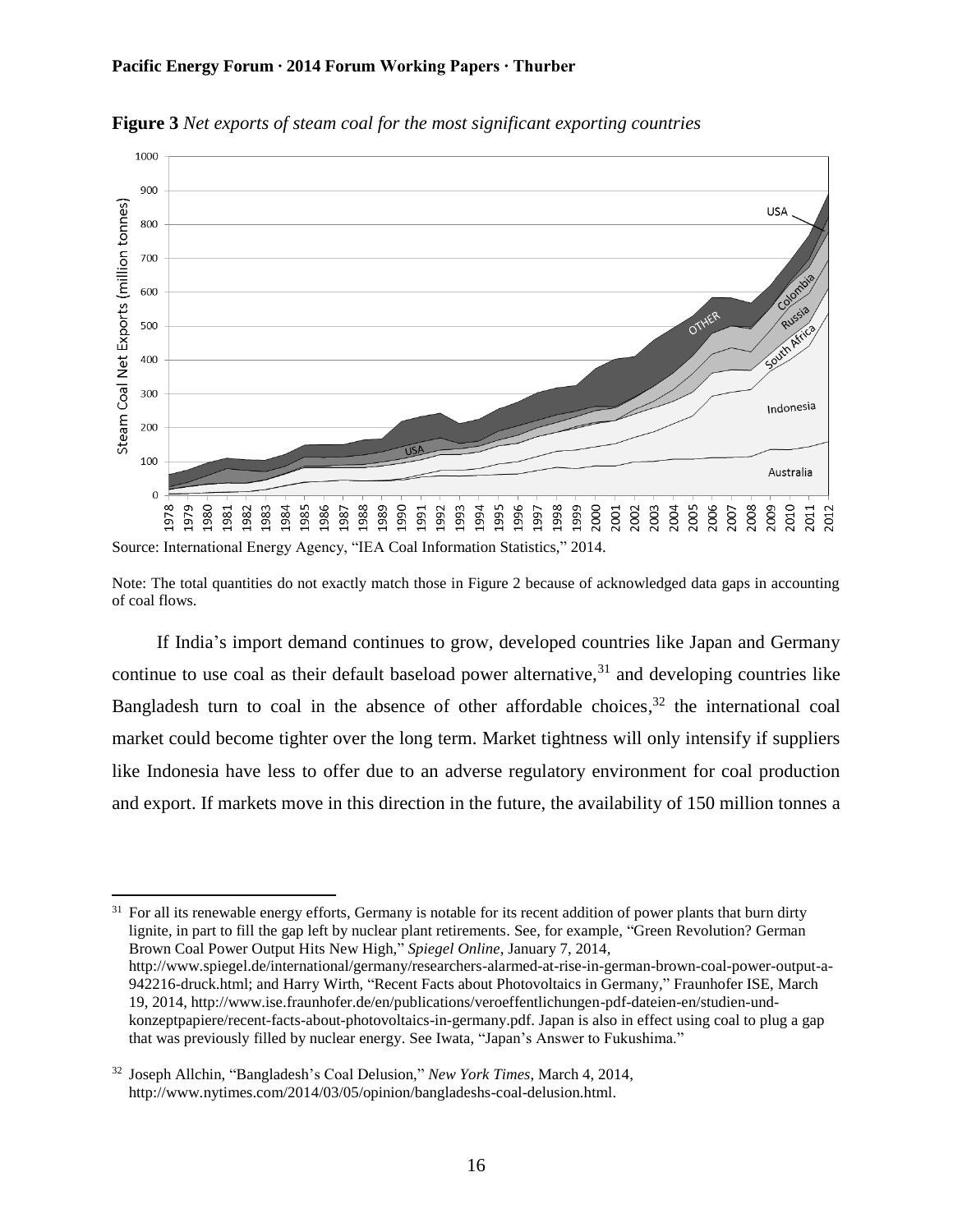l

year of PRB coal (and perhaps much more<sup>33</sup>) and the knowledge that the "Saudi Arabia of coal" is open for business might indeed play some role in reassuring project developers in Asian countries with limited domestic coal reserves that coal plants are a safe investment.<sup>34</sup>

Beyond the direct effect of PRB coal availability (or lack thereof) on coal-plant investments, might there be an indirect, psychological effect on world markets if the United States were to deliberately strand a massive energy resource on climate grounds? There is a new strain of climate activism that seeks to build moral opprobrium against the use of fossil fuels. A centerpiece of this movement has been a campaign exhorting universities to divest their endowments from fossil fuel companies.<sup>35</sup> Arguably there would be few stronger statements than the United States making a conscious choice not to export coal. However, such a move to deliberately "shut in" resources because of the climate impacts of consuming them abroad would seem to be unprecedented. Even if the United States were to pursue such a policy, its effectiveness as a statement could well be undermined by international skepticism about the true motivations behind it.<sup>36</sup>

# **Conclusions**

It is this author's view that the federal government is unlikely to block coal export terminals in Oregon and Washington on climate change grounds. Rather, their fate is likely to hinge on how much cost, delay, and uncertainty are added by stakeholder processes at various

<sup>&</sup>lt;sup>33</sup> The three West Coast export terminals currently being considered would have a combined capacity of approximately 100 million tonnes per year. See Scott Learn, "Another Northwest Coal Export Project Falls by the Wayside; Kinder Morgan Drops Oregon Terminal Plan," OregonLive, May 8, 2013. But there is certainly the possibility of adding additional port capacity beyond this. Forecasts from consultant Wood Mackenzie suggest that as much as 420 million tonnes of PRB coal could be exported by 2035. See Hal Bernton and Brian M. Rosenthal, "Demand Cools as Fight Rages over Coal-Export Terminals," *Seattle Times*, September 3, 2013.

<sup>&</sup>lt;sup>34</sup> The United States has the largest coal reserves in the world and is therefore sometimes referred to as the "Saudi Arabia of coal." The analogy is dubious because, unlike Saudi Arabia for oil, the United States remains for the time being a relatively small exporter of coal.

<sup>35</sup> Andrew C. Revkin, "A Closer Look at Harvard's Choice on Fossil Fuels," *New York Times*, October 4, 2013, http://dotearth.blogs.nytimes.com/2013/10/04/a-closer-look-at-harvards-choice-on-fossil-fuel-divestment.

 $36$  While it is hard to see how keeping coal resources in the country would provide a significant boost to U.S. industries, there could certainly be questions, for example, about whether any effort to block LNG exports on environmental grounds was in fact an attempt to help gas-consuming industries in the United States gain an advantage over international competitors.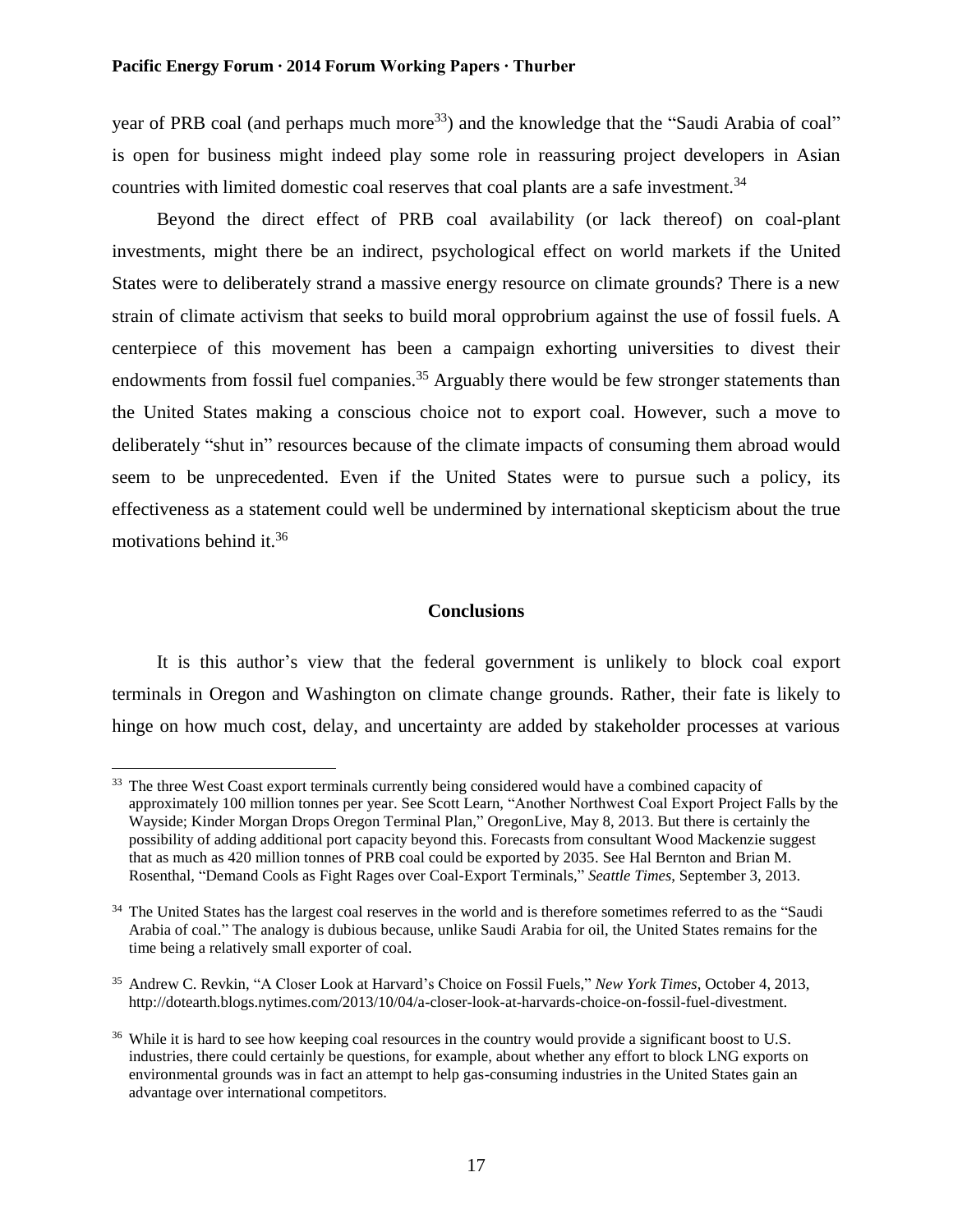levels of government, and how these interact with the global coal market to influence decisions on whether to go ahead with investment. Environmental groups have increasingly learned that they can be just as effective in blocking a given project by adding cost, delay, and uncertainty as by having the project expressly prohibited. Indeed, if there is a larger lesson about new transportation infrastructure projects in energy markets, it is that, because of the huge investments and market risks involved in building out a global supply chain, they are exquisitely sensitive to the regulatory and investment environment.

Determining the net environmental impacts of Pacific Northwest coal ports requires a more comprehensive and sophisticated analysis than has been performed to date. Such an analysis will need to incorporate models of demand for coal and its alternatives both in the United States and abroad, such as are being developed by Wolak and Miller.<sup>37</sup> (As mentioned above, one counterintuitive finding of initial modeling work is that there could be scenarios in which coal exports could actually reduce global greenhouse gas emissions, at least in the short term.) Critically, the analysis will also need to be informed by detailed insight into the planning process for new power plants and transport infrastructure in key consuming countries—and especially into how planners develop and incorporate long-term energy supply and demand forecasts when deciding on their choices of fuel and generation technology.

In theory, technologies that improve the efficiency of coal power plants, reduce local pollution, and capture and store  $CO<sub>2</sub>$  have the potential to make coal use more compatible with environmental objectives, thereby removing a potential objection to U.S. exports. The biggest challenge is cost. The most attractive feature of coal is its low cost, and "clean coal" technologies that substantially increase upfront and operating costs risk erasing the economic edge of coal relative to alternatives like natural gas and nuclear. High-efficiency coal plants using "ultrasupercritical" technology are starting to be deployed in some locations, with the attraction that the efficiency improvement not only reduces emissions but also may help pay for itself over the long term through fuel savings. Technologies to reduce local pollution, such as flue gas desulfurization for sulfur dioxide  $(SO<sub>2</sub>)$  and selective catalytic reduction for nitrogen oxides (NOx), are well established and can be implemented relatively cost-effectively. (In fact, wider use of the PRB's low-sulfur coal around the world could itself reduce  $SO_2$  emissions problems.)

<sup>&</sup>lt;sup>37</sup> Wolak and Miller, "Modeling the World Coal Market."